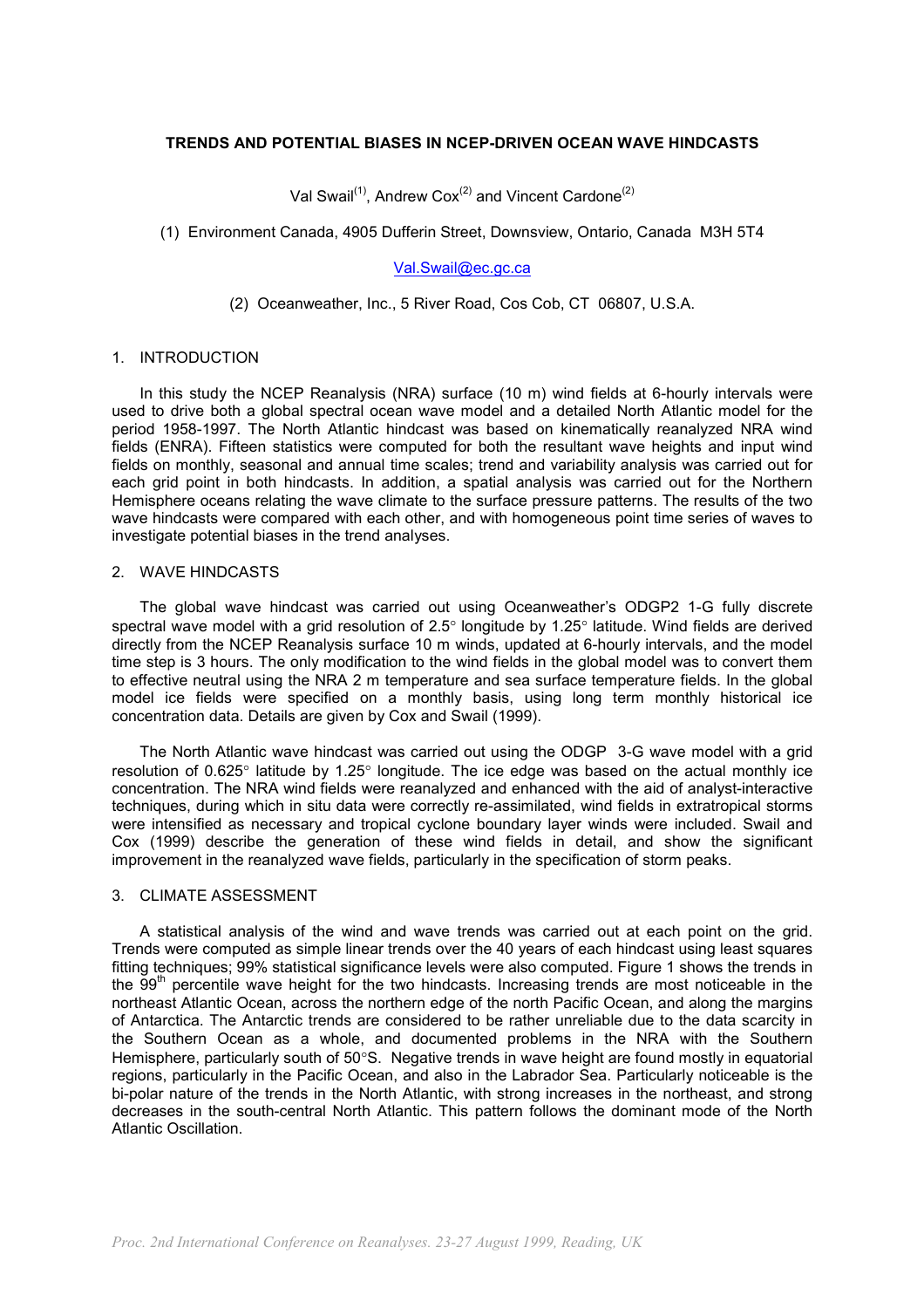

Figure 1 – Inferred change in  $99<sup>th</sup>$  percentile wave heights 1958-1997 with 99% confidence level.

While the NRA used the same numerical prediction scheme for the 40-year period, thus removing the bias associated with ever-changing operational models, there still remain probable biases due to increased observational densities, and particularly for ocean areas, an increase in shipboard anemometer heights coupled with an increased fraction of measured versus estimated winds. These are often referred to as "creeping inhomogeneities", and are potentially serious constraints to any attempt to derive long-term trends. Therefore, we would like to verify the trend analyses derived from the two hindcasts against some long time histories of homogeneous measured data at selected points. Unfortunately there exist very few locations in the global ocean where such data are available.

One location for which we do have reasonably homogeneous wind measurements over the 40 year period is at Sable Island, just off the east coast of Canada. We are also able to analyze the surface atmospheric pressure record from Sable Island, along with records from two other sites in Nova Scotia (Halifax, Sydney), to compute pressure triangle wind records. As shown by Schmidt and von Storch (1993), the pressure triangle winds are likely the least biased wind estimator available, since inhomogeneities in pressure records are much less than for most atmospheric variables.

Table 1 shows the trends for the Sable Island area from the hindcasts, Sable Island and the pressure triangle. In both the Sable Island measurements and the triangle winds the trends in the percentiles are decreasing; the magnitude of the decreasing trend is comparable in both analyses, with the triangle wind trend being slightly more negative. The hindcast wind speed trends show a near-zero, but very slightly positive trend. This likely indicates an inhomogeneity introduced into the NRA winds. This could be a result of increased data densities in later years. For the NRA hindcast it could also be a result of assimilating ship wind observations at an anemometer height of 10 m, when in fact the heights have increased from about 20 m at the beginning of the period to more than 30 m by the end of the period, with many observations coming from anemometers at heights exceeding 45 m. Coupled with an increase in the percentage of measured winds from ships, this could induce an artificial positive trend in the winds (and waves). In the 1990's an increasing volume of moored buoy data would have been included in the NRA winds. These winds are taken at 5-m height, but also assimilated at 10 m into the model. This would have the effect of reducing the wind speed trends, and thereby reducing but not eliminating the positive bias in areas near the buoys, i.e. we would expect the trends to be more positive if the buoy winds were assimilated at the correct heights. This is in fact what we see from the ENRA hindcast where both the ship winds and the buoy winds are assimilated at their actual anemometer heights. The ENRA trends in both winds and waves are consistently higher in this region, dominated by buoy observations in the 1990s, than the NRA trends. The ENRA trends should be a truer indication of the creeping inhomogeneities in the reanalysis process. Table 1 also shows the trends from Comprehensive Ocean-Atmosphere Data Set (COADS) ship observations. These wind speeds have been corrected where possible following the approach of Cardone *et al*. (1990). However, there remains a strong positive trend in wind speeds, particularly at the higher percentiles. Based on the Sable Island and triangle winds, this trend is likely spurious, indicating that even these methods are unable to remove all of the artificial trend introduced by changing observational procedures on ships.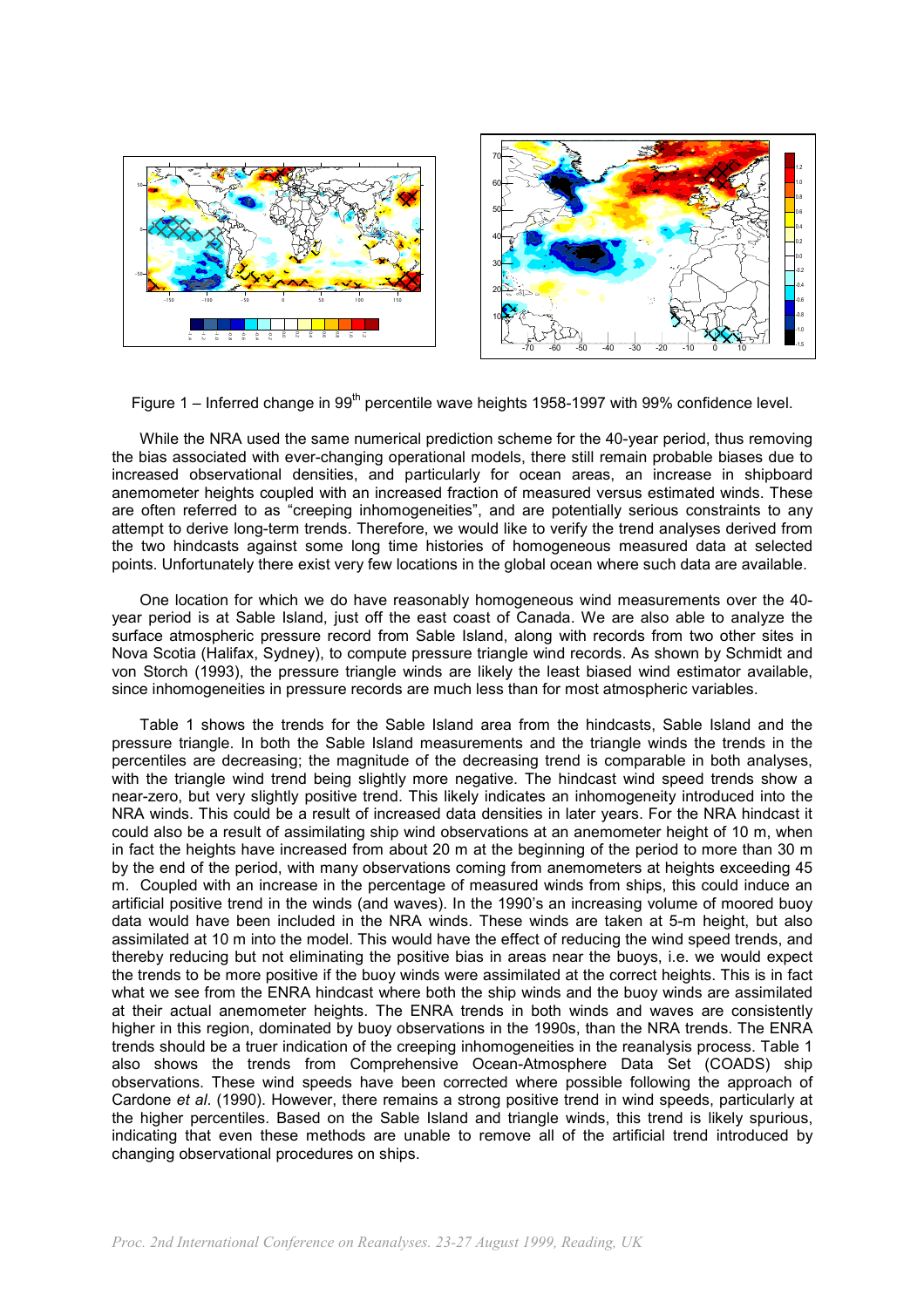A second area for which "ground truth" information is available for trends is off the Norwegian coast. WASA (1998) computed winds from two pressure triangles: (1) T-B-M (Thorshavn-Bergen-Mike (OWS)); and (2) T-A-B (Thorshavn-Aberdeen-Bergen). Table 2 shows the comparative results of the hindcasts and the WASA triangles. In this area both trends are positive, the hindcast winds being slightly more positive than the triangles. This indicates that the hindcast trends are reasonable, but probably slightly too high, or a good upper bound on real trends. Trends from adjusted ships in these areas similarly show too-strong increases in wind speed, especially in the higher percentiles.

| %<br>ILE. | <b>NRA</b><br>wind | <b>ENRA</b><br>wind | <b>SABLE IS</b><br>wind | <b>TRIANGLE</b><br>wind | <b>SHIP</b><br>wind | <b>NRA</b><br>wave | <b>ENRA</b><br>wave |
|-----------|--------------------|---------------------|-------------------------|-------------------------|---------------------|--------------------|---------------------|
| 99        | 0.01               | 0.07                | $-0.12$                 | $-0.19$                 | 0.31                | $-0.01$            | 0.15                |
| 90        | 0.03               | 0.09                | $-0.11$                 | $-0.14$                 | 0.13                | $-0.02$            | 0.01                |
| 50        | 0.05               | 0.10                | $-0.24$                 | $-0.20$                 | 0.05                | 0.13               | 0.19                |

Table 1 Summary of trends (% change/year) in winds and waves near Sable Island 1958-1997.

Table 2 Trends (% change/year) in winds and waves for WASA triangles, nearest hindcast points and 2° latitude-longitude adjusted COADS boxes 1958-1997.

|                       | $%$ ILE | <b>NRA</b><br>wind | <b>ENRA</b><br>wind | <b>WASA</b><br>wind | <b>SHIP</b><br>wind | <b>NRA</b><br>wave | <b>ENRA</b><br>wave |
|-----------------------|---------|--------------------|---------------------|---------------------|---------------------|--------------------|---------------------|
| <b>TRIANGLE T-A-B</b> | 99      | 0.22               | 0.26                |                     | 0.56                | 0.30               | 0.40                |
|                       | 90      | 0.28               | 0.28                | 0.23                | 0.44                | 0.40               | 0.44                |
|                       | 50      | 0.27               | 0.33                |                     | 0.56                | 0.34               | 0.44                |
| <b>TRIANGLE T-B-M</b> | 99      | 0.29               | 0.34                |                     | 0.73                | 0.45               | 0.54                |
|                       | 90      | 0.25               | 0.27                | 0.23                | 0.42                | 0.42               | 0.46                |
|                       | 50      | 0.22               | 0.30                |                     | $-0.17$             | 0.29               | 0.40                |

Table 3 Trends (% change/year) in winds and waves at selected locations 1958-1997.

|                      | %ile | <b>NRA</b> | <b>ENRA</b> | <b>SHIP</b> | <b>NRA</b> | <b>ENRA</b> |
|----------------------|------|------------|-------------|-------------|------------|-------------|
|                      |      | wind       | wind        | wind        | wave       | wave        |
| <b>SCOTIAN SHELF</b> | 99   | 0.01       | 0.07        | 0.31        | $-0.01$    | 0.15        |
|                      | 90   | 0.03       | 0.09        | 0.13        | $-0.02$    | 0.01        |
|                      | 50   | 0.05       | 0.10        | 0.05        | 0.13       | 0.20        |
| <b>GRAND BANKS</b>   | 99   | 0.10       | 0.14        | 0.58        | 0.17       | 0.11        |
|                      | 90   | 0.13       | 0.18        | 0.53        | 0.07       | $-0.05$     |
|                      | 50   | 0.14       | 0.17        | 0.41        | 0.09       | $-0.11$     |
| <b>BAY OF BISCAY</b> | 99   | $-0.01$    | $-0.03$     | 0.32        | 0.03       | $-0.10$     |
|                      | 90   | $-0.01$    | $-0.04$     | 0.16        | $-0.02$    | $-0.06$     |
|                      | 50   | $-0.02$    | $-0.03$     | 0.25        | 0.02       | $-0.02$     |
| <b>MID-ATLANTIC</b>  | 99   | 0.15       | 0.01        | $-0.05$     | 0.17       | 0.18        |
|                      | 90   | 0.13       | 0.11        | 0.11        | 0.20       | 0.16        |
|                      | 50   | 0.11       | 0.11        | $-0.09$     | 0.14       | 0.08        |
| <b>OWS BRAVO</b>     | 99   | $-0.31$    | $-0.64$     | $-0.51$     | $-0.64$    | $-0.01$     |
|                      | 90   | $-0.22$    | $-0.35$     | $-0.20$     | $-0.35$    | $-0.85$     |
|                      | 50   | $-0.30$    | $-0.30$     |             | $-0.80$    | $-0.99$     |
| <b>OWS PAPA</b>      | 99   | $-0.01$    |             | $-0.94$     | $-0.17$    |             |
|                      | 90   | $-0.02$    |             | $-0.46$     | 0.06       | -           |
|                      | 50   | 0.08       | ۰           |             | 0.25       | -           |

We have compared trends from ship wind observations in other areas with the hindcasts. In addition to the Sable Island box, and a box selected near the Hibernia oil field on the Grand Banks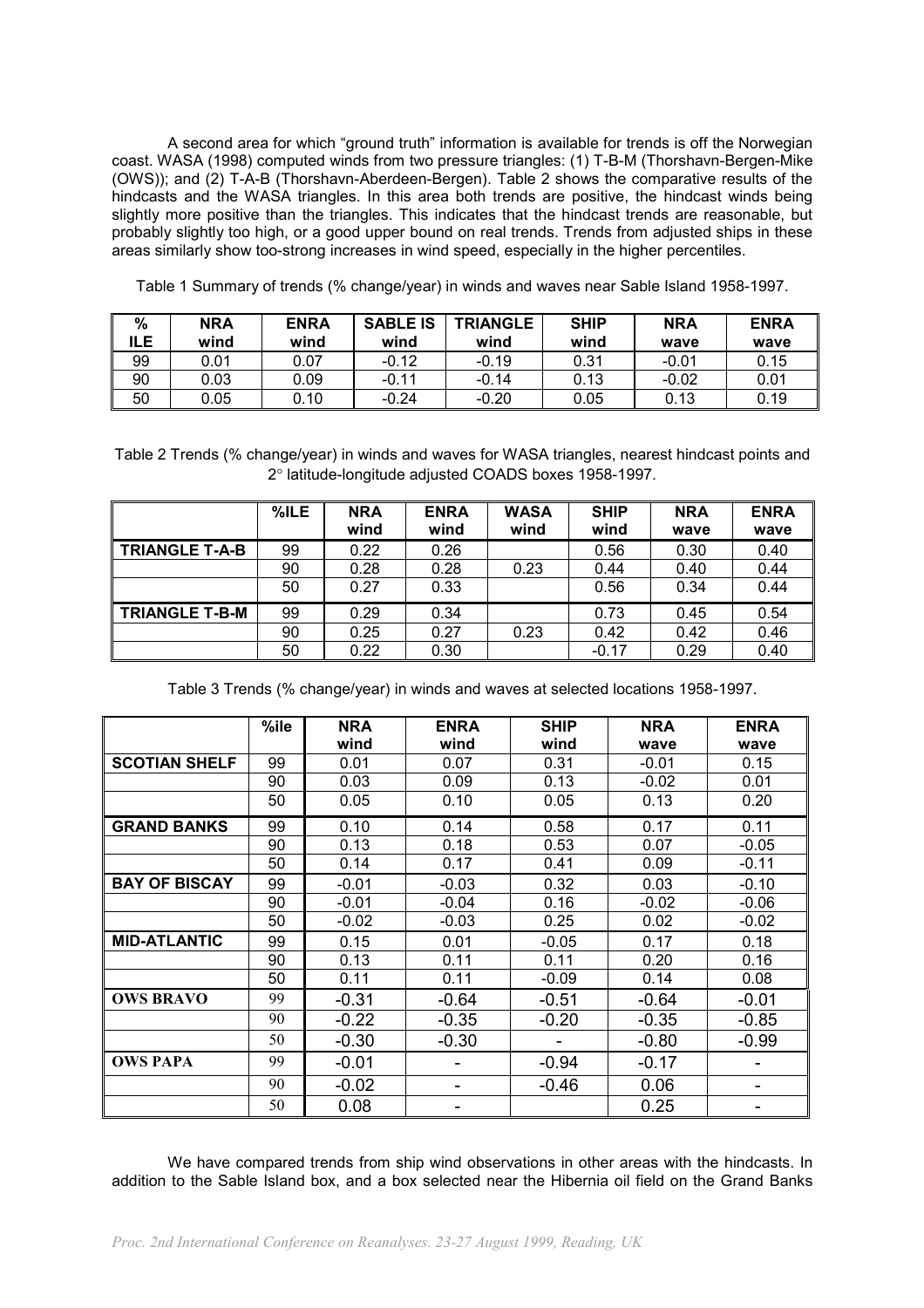(47N, 47W), we have arbitrarily selected a mid-Atlantic 2° box (49N, 35W), and a box near the Bay of Biscay (45N, 9W). Table 3 shows that, except for the mid-Atlantic box, the adjusted ship trends show much larger increases than the hindcasts. It is also evident that the ENRA wind and wave trends are less than the NRA trends in the eastern Atlantic, while near Sable Island, where the buoys dominate the later years, the ENRA trends exceed those from the NRA. Trends from the Labrador Sea, away from the influence of the buoys, show the same pattern as the eastern Atlantic. An anomaly appears for the Grand Banks, just outside the northern of the buoy coverage, where the ENRA wind trends exceed the NRA trends, but the ENRA wave trends are less.

Table 3 shows trend results from OWS Papa and OWS Bravo. Unfortunately the overlapping period between the weathership records and the hindcasts is restricted to 24 years (Papa) and 16 years (Bravo). At Bravo, trends are negative for both the OWS and hindcasts. Consistent with a general artificial upward trend in hindcasts, the weathership trend is more negative (i.e. less positive). The same applies at the ship Papa location, although the OWS Papa trend looks somewhat suspicious, particularly the  $99<sup>th</sup>$  percentile trend.

Redundancy analysis techniques (described by Wang *et al*., 1999) were used to carry out detailed seasonal spatial statistical analyses for both the global and North Atlantic hindcasts. In the North Atlantic hindcast, significant increases in the northeast Atlantic in the 90<sup>th</sup> percentile wave heights were matched by significant decreases in the subtropical North Atlantic, for the winter (JFM) season. The rates of increase/decrease are generally greater than those found in the global wave hindcast. Linear trends detected for the  $99<sup>th</sup>$  percentiles are generally less significant than those for the  $90<sup>th</sup>$ percentiles. The correlation between sea level pressure ( $SLP$ ) and the  $90<sup>th</sup>$  percentile wave height  $(H90)$  is significant at the 99<sup>th</sup> confidence level. Both time series possess a significant increasing trend at the 95% confidence level, indicating that the Icelandic low has deepened during the recent decades while the Azores high intensified, and consequently, significant wave height (SWH) extremes have increased in the northeast NA, accompanied by decreases of SWH extremes in the subtropical NA. Both SLP and H90 are highly significantly correlated with the NAO index. Similar results were also found for winter (JFM) 99<sup>th</sup> percentile wave heights. In the global hindcast changes in North Pacific winter (JFM) SWH are found to be significant at the 90% confidence level; increases in SWH in the central North Pacific are found to be associated with a deepened and eastward extended Aleutian low. For both the North Atlantic and North Pacific no significant trends of seasonal SWH extremes are found for the last century, though significant changes do exist in the last four decades; multi-decadal fluctuations are quite noticeable, especially in the North Pacific. A more detailed description of these results can be found in Wang and Swail (1999) and Swail and Wang (1999).

#### 4. REFERENCES

- Cardone, V.J., J.G. Greenwood and M.A. Cane, 1990. On trends in historical marine wind data. J. Climate, 3, 113-127.
- Cox, A.T. and V.R. Swail, 1999. A global wave hindcast over the period 1958-1997: validation and climate assessment. Submitted to J. Geophys. Res.

Schmidt, H. and H. von Storch, 1993. German Bight storms analyzed. Nature: 365:791.

- Swail, V.R. and A.T. Cox, 1999. On the use Of NCEP/NCAR reanalysis surface marine wind fields for a long term North Atlantic wave hindcast. Accepted in J. Atmos. Ocean. Technology.
- Swail, V.R. and X.L. Wang, 1999. Trends of Atlantic wave extremes as simulated in a 40-year wave hindcast using kinematically reanalyzed wind fields. Submitted to J. Climate.
- Wang, X.L. and V.R. Swail, 1999. Changes of extreme wave heights in Northern Hemisphere oceans and related atmospheric circulation regimes. Submitted to J. Climate.
- Wang, X.L., F.W. Zwiers and H. von Storch, 1999. Using Redundancy analysis to improve dynamic seasonal mean 500 hPa geopotential forecasts. Submitted to J. Climate.

WASA Group, 1998. Changing waves and storms in the northeast Atlantic? Bull. AMS, 79(5):741-760.